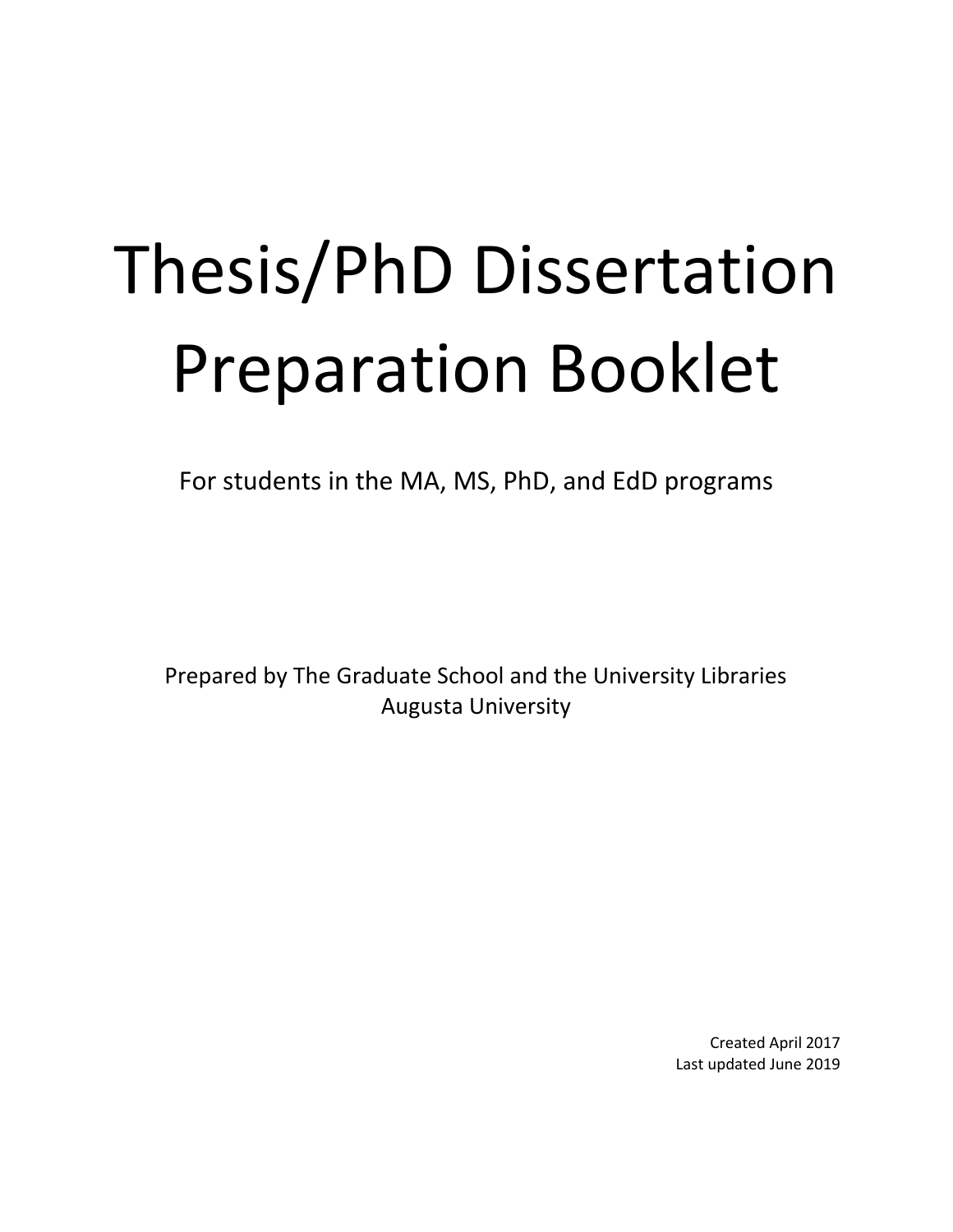## Table of Contents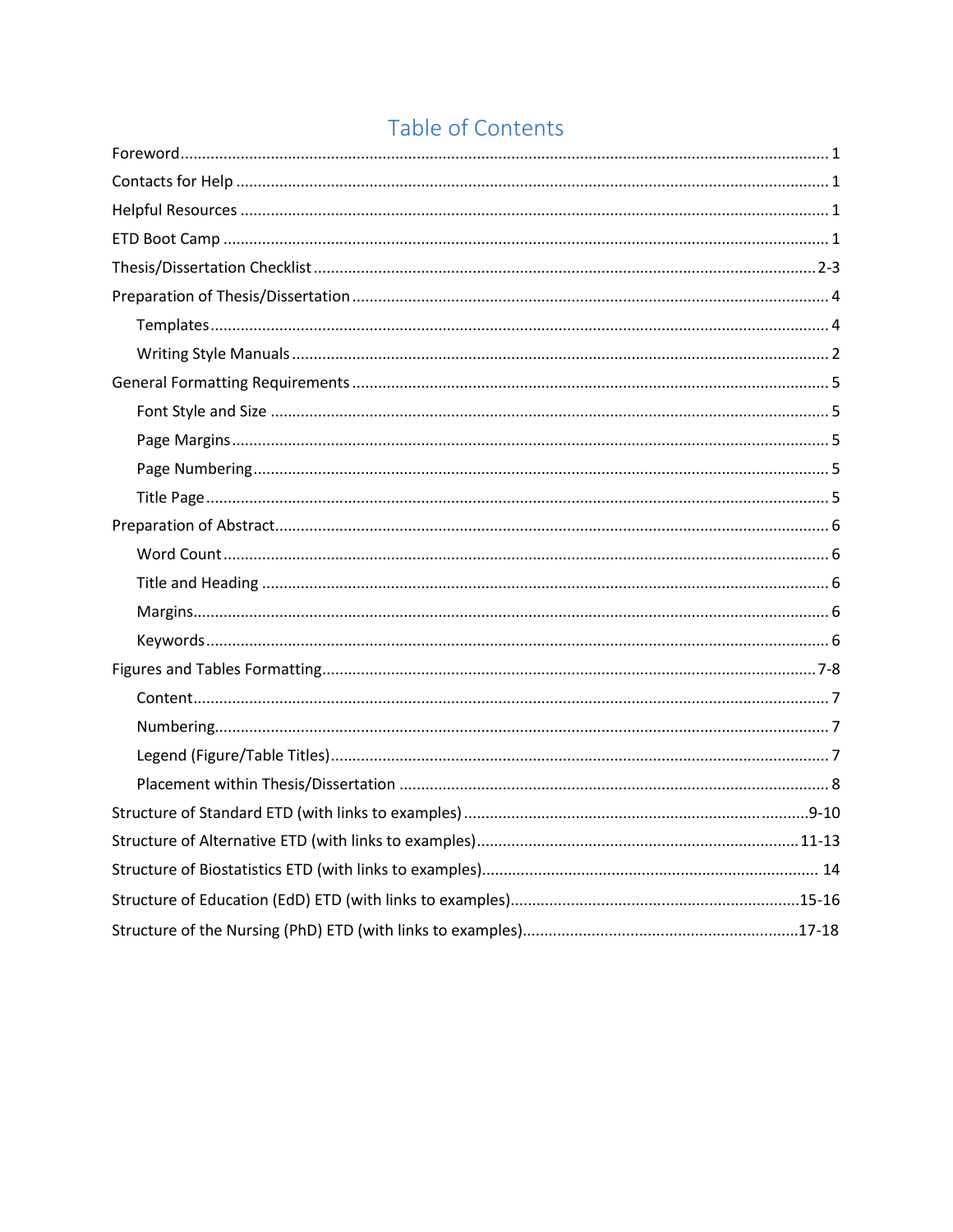## **Foreword**

This booklet serves as an aid for students and faculty in understanding the policies and procedures of The Graduate School regarding the preparation of the thesis/dissertation and events leading up to the Final Oral Examination (thesis/dissertation defense).

## **Contacts for Help**

[cagibson@augusta.edu](mailto:cagibson@augusta.edu) [jdavis14@augusta.edu](mailto:jdavis14@augusta.edu) 706-721-3278 706-721-8789

Carol Gibson, MHA Jennifer Putnam Davis, MA, MLIS Office Manager **Scholarship and Data Librarian** Scholarship and Data Librarian The Graduate School **Robert B. Greenblatt, M.D. Library** 

## **Helpful Resources**

**1.** For honest, practical advice on writing your thesis/dissertation, read:

Lee, J. J. (2018, January 8). The not-so-secret guide to dissertating. *The Chronicle of Higher Education*. Retrieved from [https://www.chronicle.com/article/The-Not-So-Secret-Guide](https://www.chronicle.com/article/The-Not-So-Secret-Guide-to/242186/%23.WlSAmfaQ1a1.twitter)[to/242186/%23.WlSAmfaQ1a1.twitter](https://www.chronicle.com/article/The-Not-So-Secret-Guide-to/242186/%23.WlSAmfaQ1a1.twitter)

**2.** For all forms required for submission to the Office of the Dean, bookmark this page:

The Graduate School Student Resources <https://www.augusta.edu/gradstudies/students/>

**3.** For templates, submission forms, and FAQ help, bookmark this page:

The Graduate School Reference Center: Electronic Theses and Dissertations <https://guides.augusta.edu/graduateschool/etd>

## **ETD Boot Camp**

**All graduate students\* are required to attend an ETD Boot Camp** offered by Greenblatt Library. This Boot Camp reviews the templates and the submission process for the thesis/dissertation. Boot Camps are scheduled every semester; the Scholarship and Data Librarian recommends that students attend a Boot Camp during the semester which writing begins. See<https://guides.augusta.edu/graduateschool/etd> for upcoming dates.

**\****Distance students* should contact Jennifer Davis at [jdavis14@augusta.edu](mailto:jdavis14@augusta.edu) for a WebEx session.

**\****EdD students* will attend a Saturday session, scheduled by the College of Education.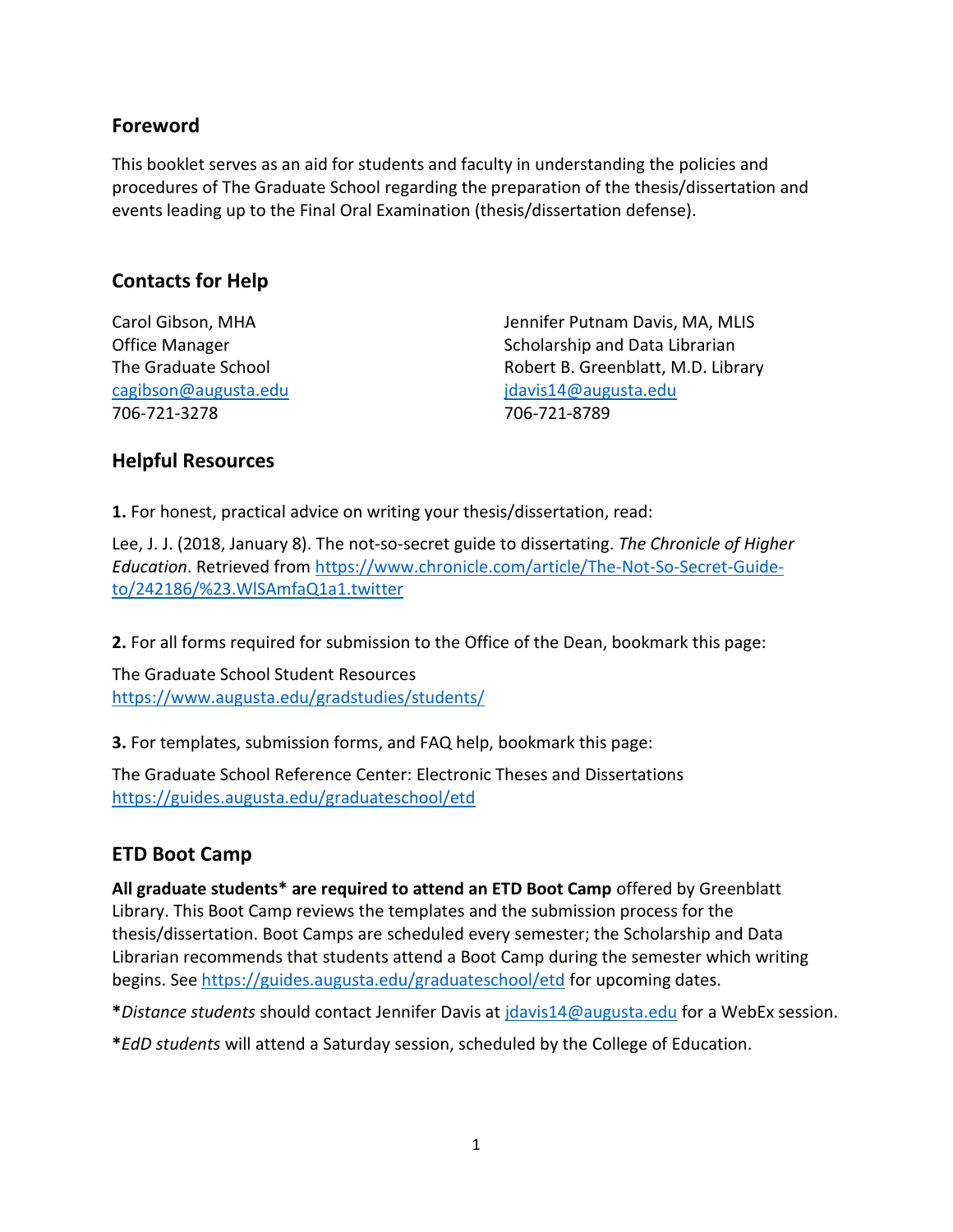## **Thesis/Dissertation Checklist**

This checklist is a guide for what is required before and after the Final Oral Examination (thesis/dissertation defense). *Submission of checklist is not required*.

| <b>Before Final Oral Examination</b> |                                                                                                                                                               |                                                                                        |  |  |
|--------------------------------------|---------------------------------------------------------------------------------------------------------------------------------------------------------------|----------------------------------------------------------------------------------------|--|--|
| V                                    | <b>Action Needed</b>                                                                                                                                          | <b>Suggested Timeline</b>                                                              |  |  |
|                                      | Attend an ETD Boot Camp                                                                                                                                       | Semester during which writing begins                                                   |  |  |
|                                      | Schedule defense date, time, and room location                                                                                                                | Note: Defenses will not be scheduled<br>2 weeks before or 2 weeks after<br>graduation. |  |  |
|                                      | PhD Only: Send e-mail for selection of Reader(s)* to the<br>Office of the Dean for approval.                                                                  |                                                                                        |  |  |
|                                      | *Readers are external examiners who become members<br>of the Advisory Committee for the Final Oral<br>Examination and participate in questioning and voting.* |                                                                                        |  |  |
|                                      | Submit draft of thesis/dissertation to the Major Advisor                                                                                                      | 9 weeks prior to Final Oral<br>Examination                                             |  |  |
|                                      | Distribute draft to the Advisory Committee and<br>Reader(s) after obtaining approval by the Major Advisor                                                     | 5 weeks prior to Final Oral<br>Examination                                             |  |  |
|                                      | Submit Faculty Agreement for Final Oral Exam Form<br>(signed by the Advisory Committee) to the Office of the<br>Dean                                          | 2 weeks prior to Final Oral<br>Examination                                             |  |  |
|                                      | Submit Thesis/Dissertation Approval Form (signed by<br>the Advisory Committee with an electronic copy) to the<br>Office of the Dean                           | 2 weeks prior to Final Oral<br>Examination                                             |  |  |
|                                      | Submit electronic copy of the Defense Announcement<br>to the Office of the Dean and distribute to appropriate<br>faculty and students                         | 2 weeks prior to Final Oral<br>Examination                                             |  |  |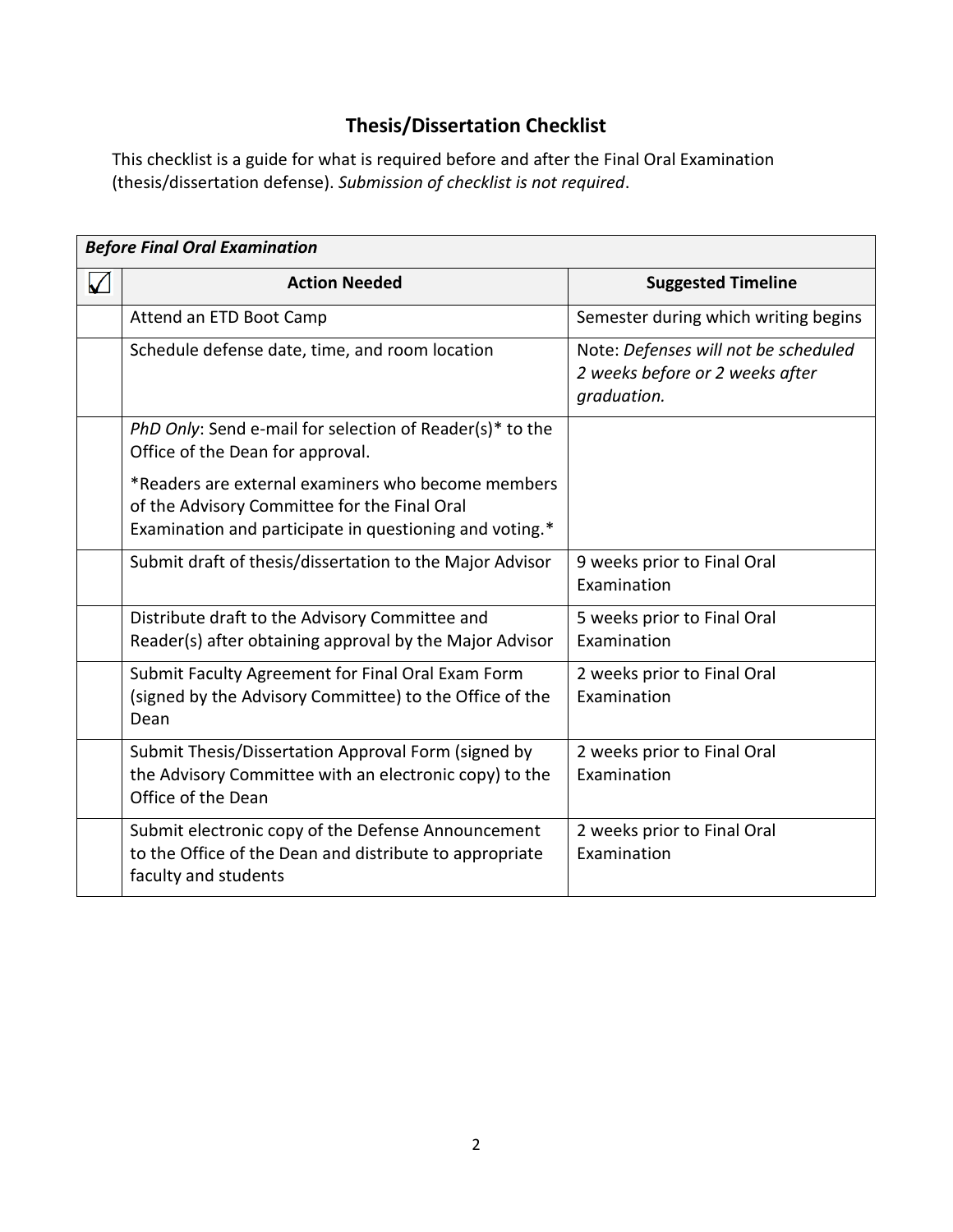| <b>After Final Oral Examination</b> |                                                                                                                                                                                                                |                                                                                                                                                |  |  |
|-------------------------------------|----------------------------------------------------------------------------------------------------------------------------------------------------------------------------------------------------------------|------------------------------------------------------------------------------------------------------------------------------------------------|--|--|
| ᡌ                                   | <b>Action Needed</b>                                                                                                                                                                                           | <b>Timeline</b>                                                                                                                                |  |  |
|                                     | Submit an electronic version of final, corrected thesis/dissertation<br>to TGSenrolled@augusta.edu                                                                                                             | At least 1 week before<br>graduation. Final copy must<br>have final approval of the<br><b>Dean of The Graduate</b><br>School (with signature). |  |  |
|                                     | Submit signed Electronic Thesis and Dissertation (ETD) Submission<br>for Publication Approval Form to TGSenrolled@augusta.edu                                                                                  | 1 week after defense.                                                                                                                          |  |  |
|                                     | PhD/EdD Only: Submit dissertation to ProQuest.<br>MA/MS Only: Submit thesis to Scholarly Commons.<br>See for instructions on both processes:<br>https://guides.augusta.edu/graduateschool/SubmissionGuidelines | At least 1 week before<br>graduation.                                                                                                          |  |  |
|                                     | Complete Graduate Questionnaire                                                                                                                                                                                | 1 week after defense.                                                                                                                          |  |  |
|                                     | Complete and submit Survey of Earned Doctorates online:<br>http://sed.norc.org/survey                                                                                                                          | 1 week after defense.                                                                                                                          |  |  |
|                                     | Schedule exit interview with The Graduate School                                                                                                                                                               | Scheduled by Carol Gibson,<br>cagibson@augusta.edu                                                                                             |  |  |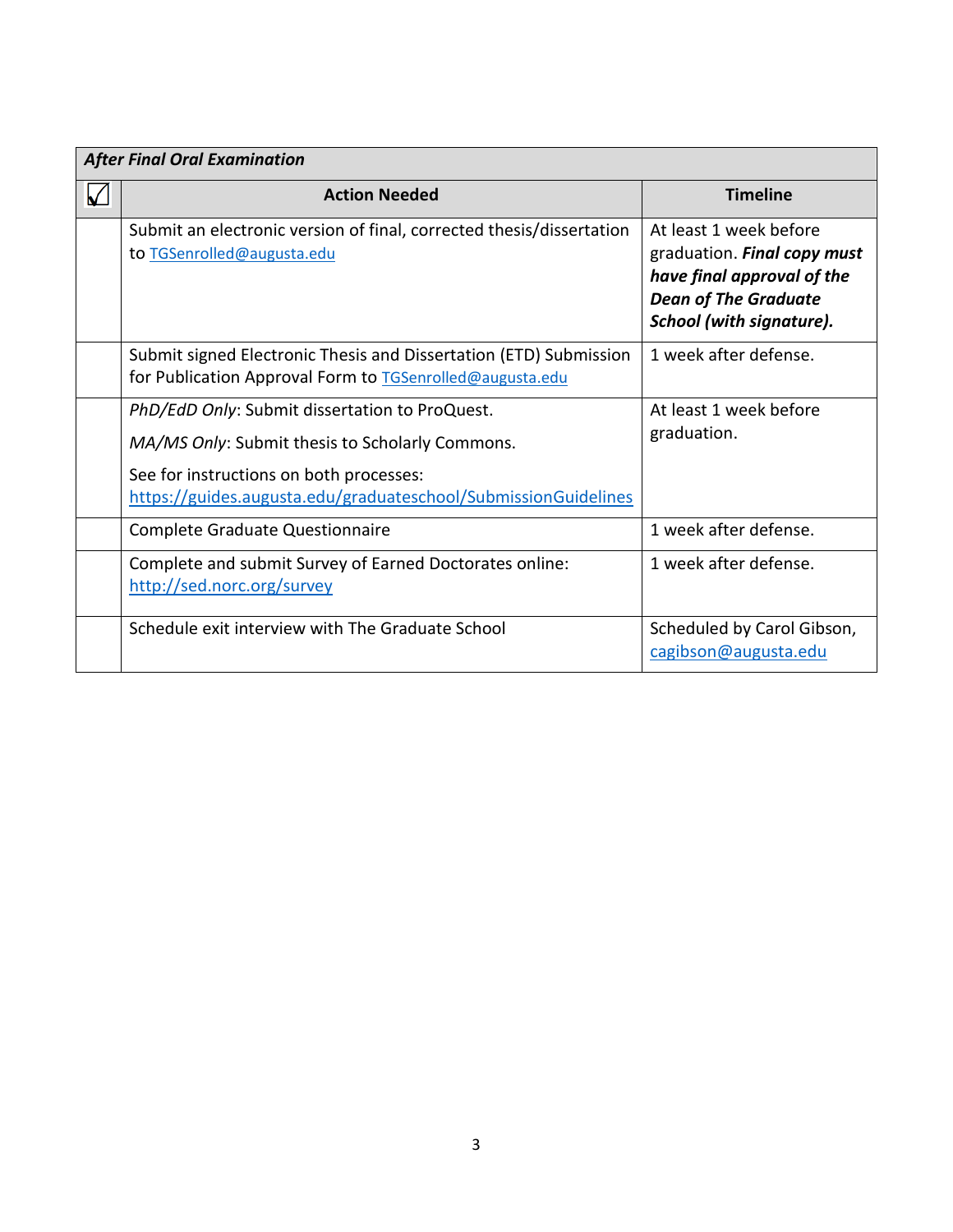## **Preparation of Thesis/Dissertation**

In the preparation of a thesis/dissertation, the student must realize that neatness and correctness in form, as well as accuracy and soundness of research, are all important. This brief guide is intended to assist students and faculty advisors in the preparation of an acceptable manuscript. In no instance should another thesis/dissertation be used solely as a guide for the style and format of a manuscript. It is the responsibility of the Major Advisor to see that the student adheres to these policies.

## **Templates**

Greenblatt Library created Microsoft Office Word templates that all students **MUST** use to write their thesis/dissertation: [http://guides.augusta.edu/graduateschool/template.](http://guides.augusta.edu/graduateschool/template) Note that there are several template options: standard, alternative**\***, Biostatistics, Education, and Nursing. Students should follow the general formatting requirements, found on page 5, as well as the specific formatting requirements of their particular ETD template.

- Standard: for all students who are not using previously published or accepted first-authored works, and who are not students of the Biostatistics, Education, or Nursing PhD graduate programs. Specific requirements are found on page 8.
- Alternative**\***: for students who are using previously published or accepted first-authored works and who are not students of the Biostatistics, Education, or Nursing PhD graduate programs. \**Use of the alternative template requires permission from the Dean of The Graduate School.*\* Specific requirements are found on page 10.
- Biostatistics: for students in the graduate programs of the Division of Biostatistics and Data Sciences. Specific requirements are found on page 13.
- Education: for students in the College of Education's Doctor of Education (EdD) in Educational Innovation program. Specific requirements are found on page 14.
- Nursing: for students in the College of Nursing's Research Doctorate (PhD) program. Specific requirements are found on page 16.

## **Writing Style Manuals**

Questions relating to form and style are not addressed in this guide. Students must write in accordance to one of the published writing manuals or by the editorial policy of a national journal in the student's major field. The Graduate School recommends using APA:

 American Psychological Association. (2009). *Publication manual of the American Psychological Association* (6th ed.). Washington, DC: American Psychological Association.

*The use of other style manuals may be permitted upon approval of the Dean prior to writing the thesis/dissertation.*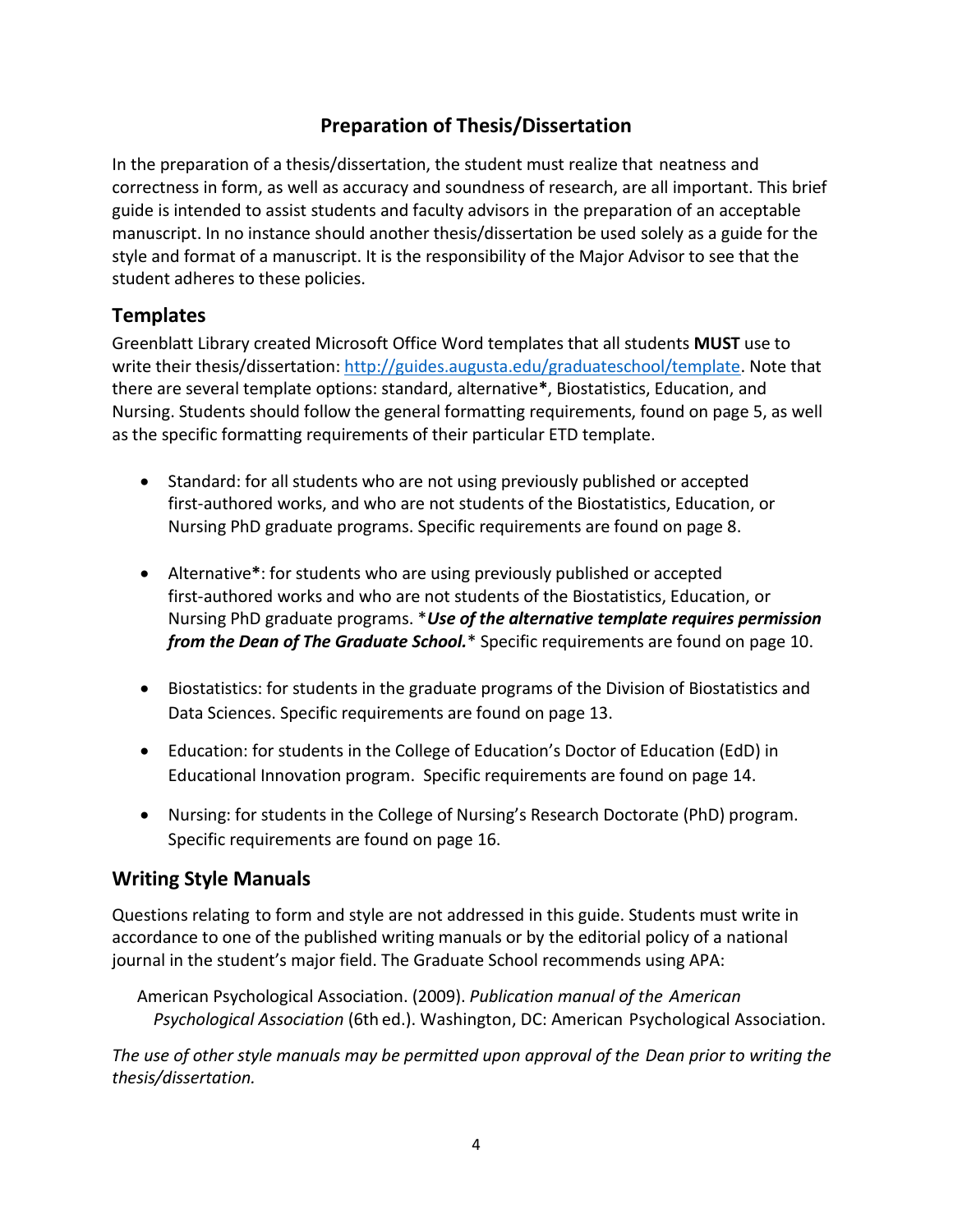## **General Formatting Requirements**

*Unless otherwise noted, all theses/dissertations should adhere to the following formatting requirements. Other requirements specific to individual templates begin on page 8. All templates are pre-formatted with these requirements.*

#### **Font Style and Size**

The default font should be Times New Roman 12-point font. Figures and legends should be 10-point font. For any printed copies, the printing must be letter-quality or laser print. Unusual fonts of smaller of larger spacing are not acceptable.

#### **Page Margins**

*For all templates except the EdD template*: **All pages** must have margins of:

- $\bullet$  1 inch (1") at the top, right, and bottom
- 1  $\frac{1}{2}$  inches (1.5") at the left

*For the EdD template*: All pages must have margins of 1 inch (1") on all sides.

Forms, tables, questionnaires, etc. used in the preparation of the thesis/dissertation and included in the manuscript, much be designed to comply with these margin guidelines.

Landscape pages must be positioned with the heading at the left margin.

#### **Page Numbering**

All numbered pages must have page numbers at the bottom center of the page (*unless using the EdD template, which requires numbers at the top, right-hand corner of the page*).

- The following pages **are not** numbered: title page, acknowledgement page, abstract, and table of contents.
- References and appendices continue the page numbering of the dissertation/thesis text.

#### **Title Page**

The Title page must conform to the style of the template pages.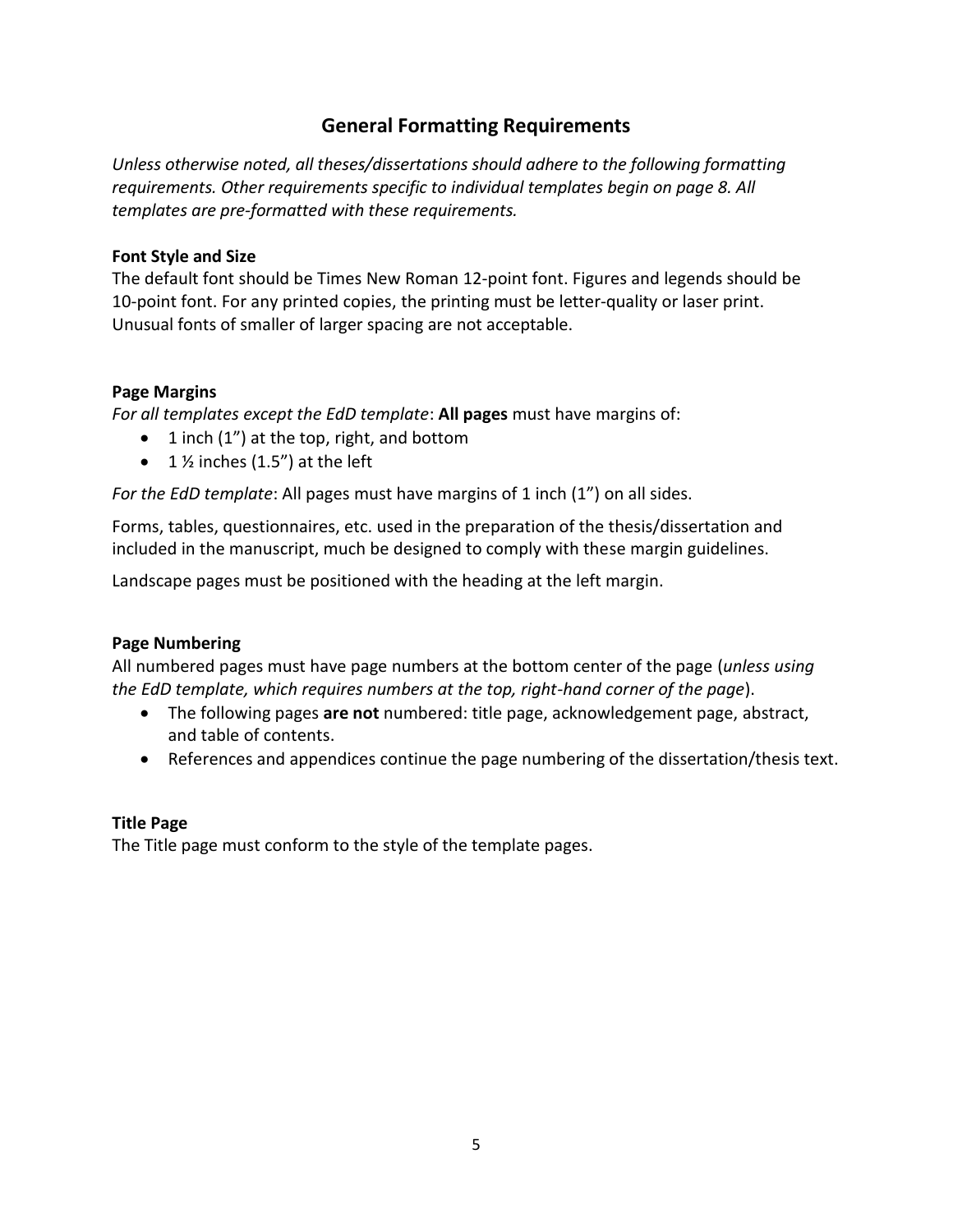## **Preparation of Abstract**

*Unless otherwise noted, all theses/dissertations should adhere to the following formatting requirements for the abstract. All templates are formatted to conform to these requirements.*

#### **Word Count**

The abstract must not exceed 350 words for all templates except for the *EdD, which requires only 150-250 words*. The abstract consists of a succinct summary of the thesis/dissertation and the conclusions reached. Opinions should be omitted.

#### **Title and Heading**

The word "Abstract" will appear at the top of the page.

*For the standard, alternative, and Biostatistics templates:* the word "Abstract" will be in all caps and bolded (e.g. **ABSTRACT**), and will not be centered on the page.

*For the EdD and Nursing PhD templates*: the word "Abstract" will be centered with only the first letter capitalized and with no bolded letters (e.g. Abstract).

*For all templates except the EdD\**: Following the word "Abstract" is:

STUDENT'S FULL NAME IN ALL UPPERCASE Title of thesis/dissertation in upper and lower case letters (Under the direction of NAME OF MAJOR ADVISOR IN ALL UPPERCASE)

These lines are typed single-spaced without indentation. The text of abstract then begins three lines after the title, and is double-spaced.

\**The EdD template omits this information*.

#### **Margins**

All *except for the EdD template*

- Left indented at  $1 \frac{1}{2}$  inches  $(1.5'')$
- Right, top, and bottom margins are 1 inch  $(1'')$

*EdD template has margins of 1 inch (1") on all sides.*

#### **Keywords**

Select several key words derived from the title and subject heads that will be of value to information retrieval services, such as Google and databases. The words must be listed three lines below the body of the abstract, flush with the 1 %" left margin. Choosing descriptive words will help users locate your work, which can increase your readership and your potential citation impact!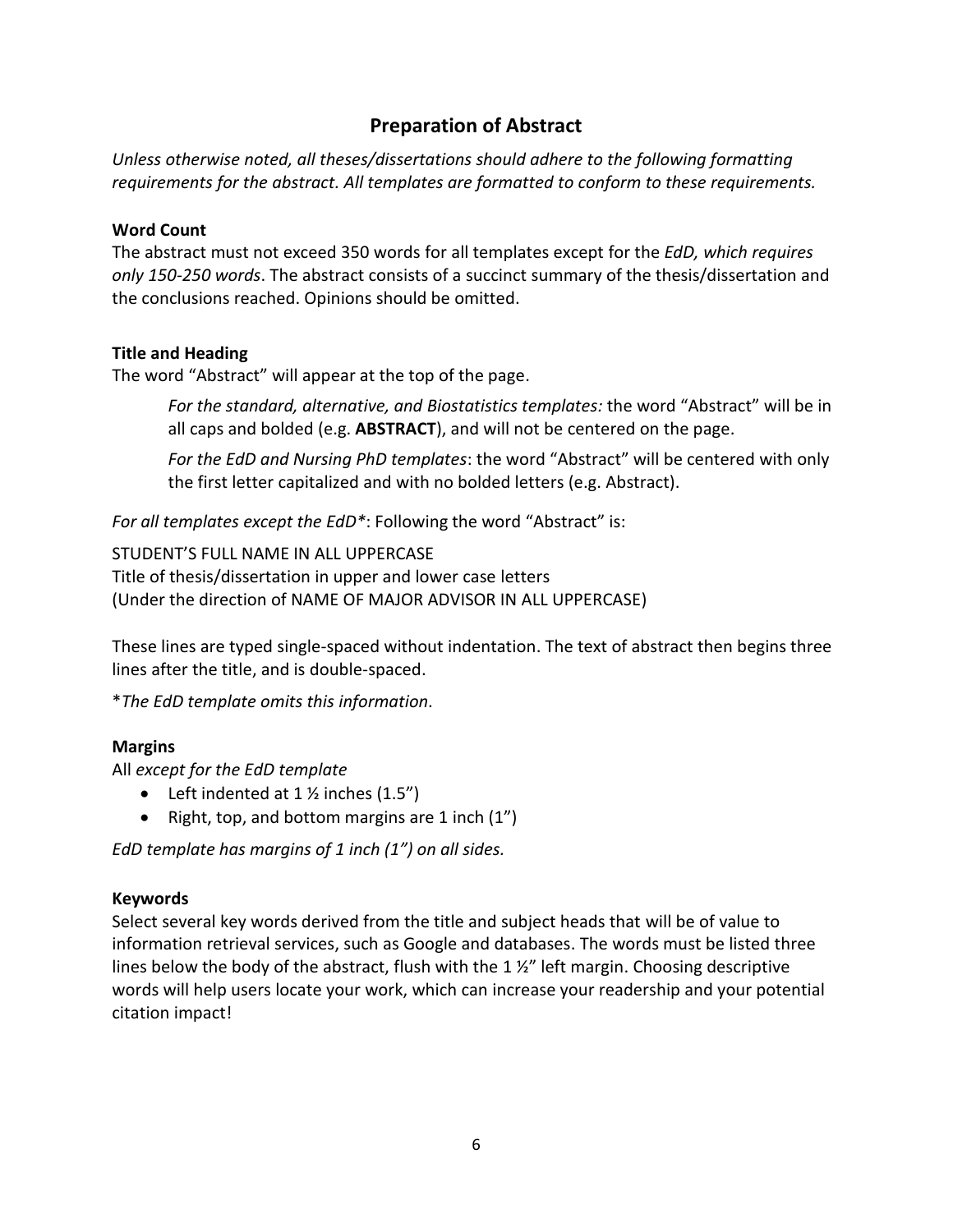## **Figures and Tables Formatting**

*Unless otherwise noted, all theses/dissertations should adhere to the following formatting requirements for the figures and tables. All templates are formatted to conform to these requirements.*

#### **Content**

Figures and tables should appropriately supplement the thesis/dissertation text. Data shown in one form should not be duplicated in another form. For example, data given in a table should not also be shown in a graph.

#### **Numbering**

Figures and tables should be numbered consecutively from first to last, using Arabic numerals (e.g. 1, 2, 3, etc.).

*For alternative ETD template*: If using figures and tables from multiple previously published or accepted first-authored works, numbering will coincide with the manuscript number. For example, figure 4 in published manuscript 1 will be 1.4 in the thesis/dissertation, and figure 8 in published manuscript 2 will be 2.8 in the thesis/dissertation. This information is also included in the Structure of Alternative ETD Template section on page 11 with examples.

#### **Titles and Legends**

All figures and tables should have a short title and, when appropriate, include a legend. Legends should be concise, yet clearly explain the figure/table.

To add a title:

- Select the figure/table and right click
- Choose "insert caption"
- In the window that appears, choose figure or table in the drop down menu
- Enter title and click OK
- To update the List of Figures/Tables, select all, right click, and choose update field



Figure 2. Hemoglobin Switching Curve. The developmental hemoglobin switch summer the expression pattern or the p like globin genes expression and sites of hematopoiesis during ontogeny. Adapted from Phenotype-genotype relationships in monogenic disease: lessons from the thalassaemias by D.J Weatherall, 2001, Nature Publishing group.

Example from Ward, C. (2016). The Regulation of y-globin by microRNA [Doctoral dissertation.] Theses and Dissertations, Augusta University. *Scholarly Commons*. Retrieved from <https://augusta.openrepository.com/handle/10675.2/618645>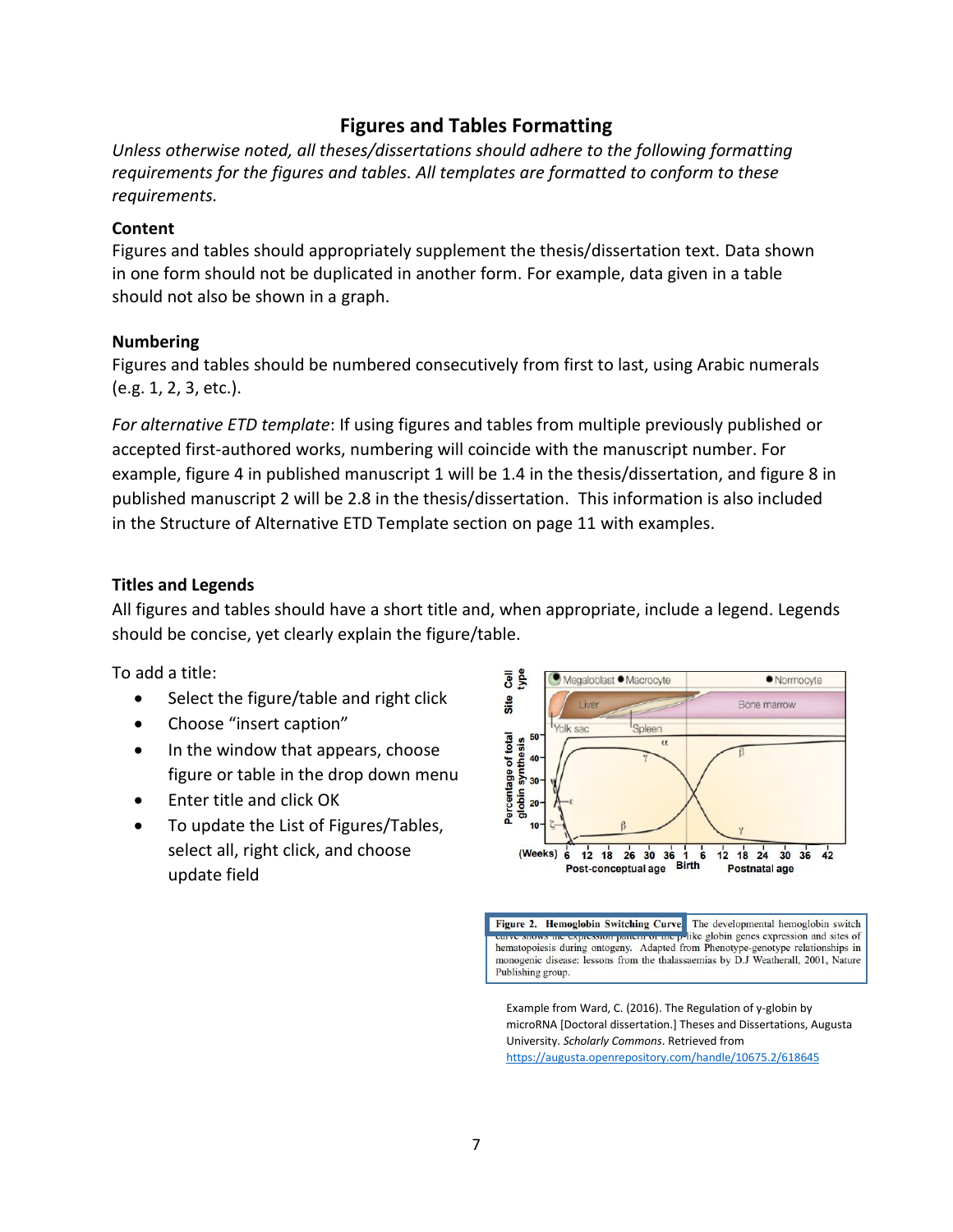#### **Placement**

Figures and tables should be placed as close to the first mention as possible and **NOT** grouped at the ends of sections, chapters, etc.

*For alternative ETD template*: If figures/tables from previously published or accepted firstauthored works are grouped together at the end of the manuscript, do not alter this format as this could be a copyright violation. For the unpublished manuscript section of the thesis/dissertation, use the standard dissertation placement guidelines described above. This information is also included in the Structure of Alternative ETD Template section on page 11.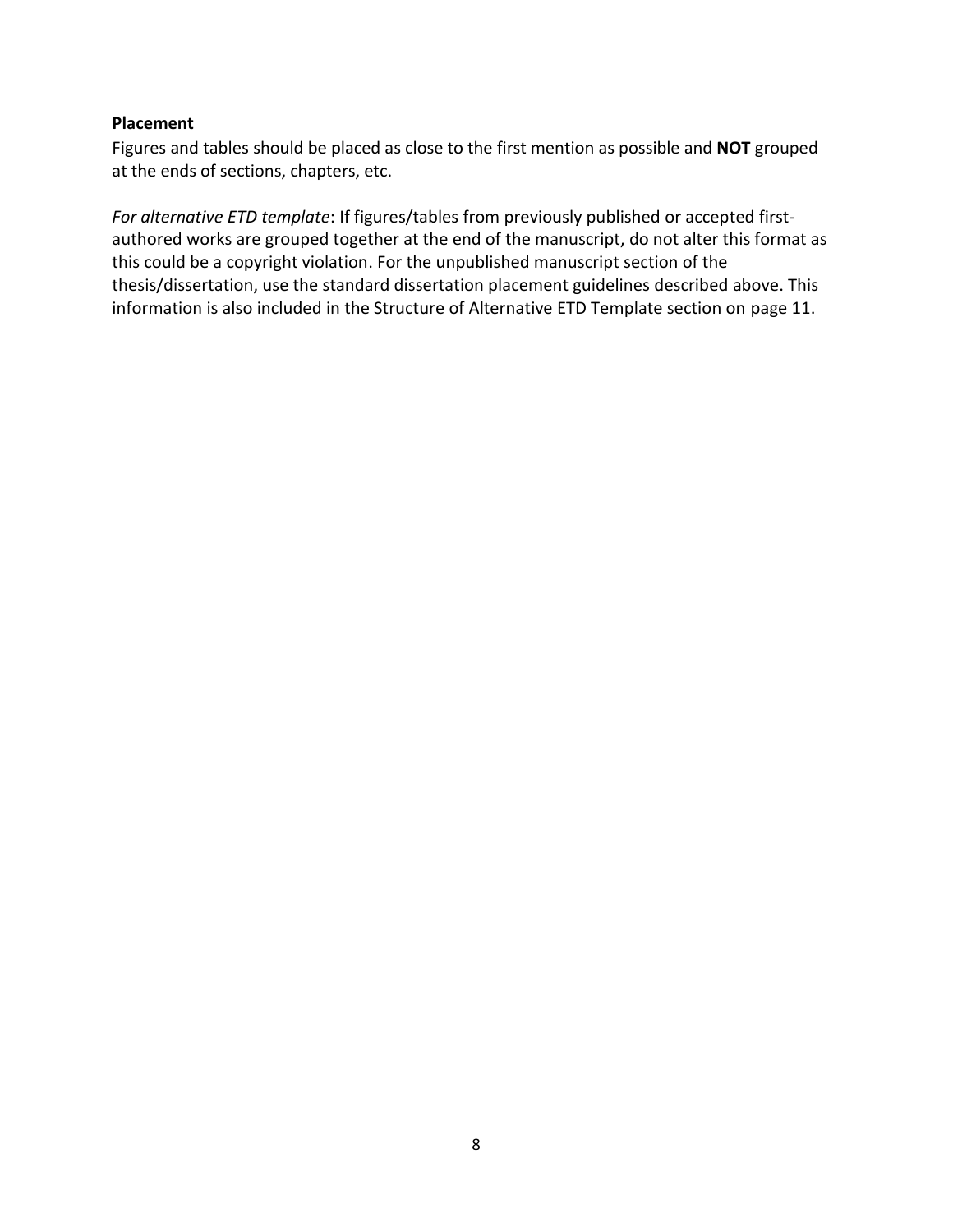## **Structure of Standard ETD**

For all students who are not using previously published or accepted first-authored works, and who are not students of the Biostatistics, Education, or Nursing PhD graduate programs.

#### **Find template at:** <https://guides.augusta.edu/graduateschool/template>

#### **Use of Standard Template**

Follow the general formatting requirements listed on pages 5-7. The template conforms to these requirements; it is a "locked" document, which restricts some editing in order to easily maintain the formatting requirements of The Graduate School. Editable text areas are highlighted in yellow and contained within brackets; these will not show up when the document is saved or printed. To edit text, such changing text size, use the styles menu on the home tab of the document. Use of the template is covered in the ETD Boot Camp. For additional help, contact Jennifer Davis at [jdavis14@augusta.edu.](mailto:jdavis14@augusta.edu)

#### **Order of Pages**

All sections begin on a new page.

- Title Page
- Acknowledgements
- Abstract
- Table of Contents
- List of Tables
- List of Figures
- **•** I. INTRODUCTION
	- o A. Statement of the Problem
	- o B. Review of Related Literature
- **II. MATERIALS AND METHODS**
- III. RESULTS May be a variety depending on procedures employed. May be descriptive and tabular presentations.
- IV. DISCUSSION Discussion of findings with regard to how the data fit with current knowledge and how they enhance the field of study; previous studies; and new contributions. May be done under sub-headings.
- V. SUMMARY a series of concise remarks summarizing experimental findings and conclusions
- VI. REFERENCES
- VII. APPENDICES not absolutely required, but to include protocol of experiments, figures not included in text, forms, etc.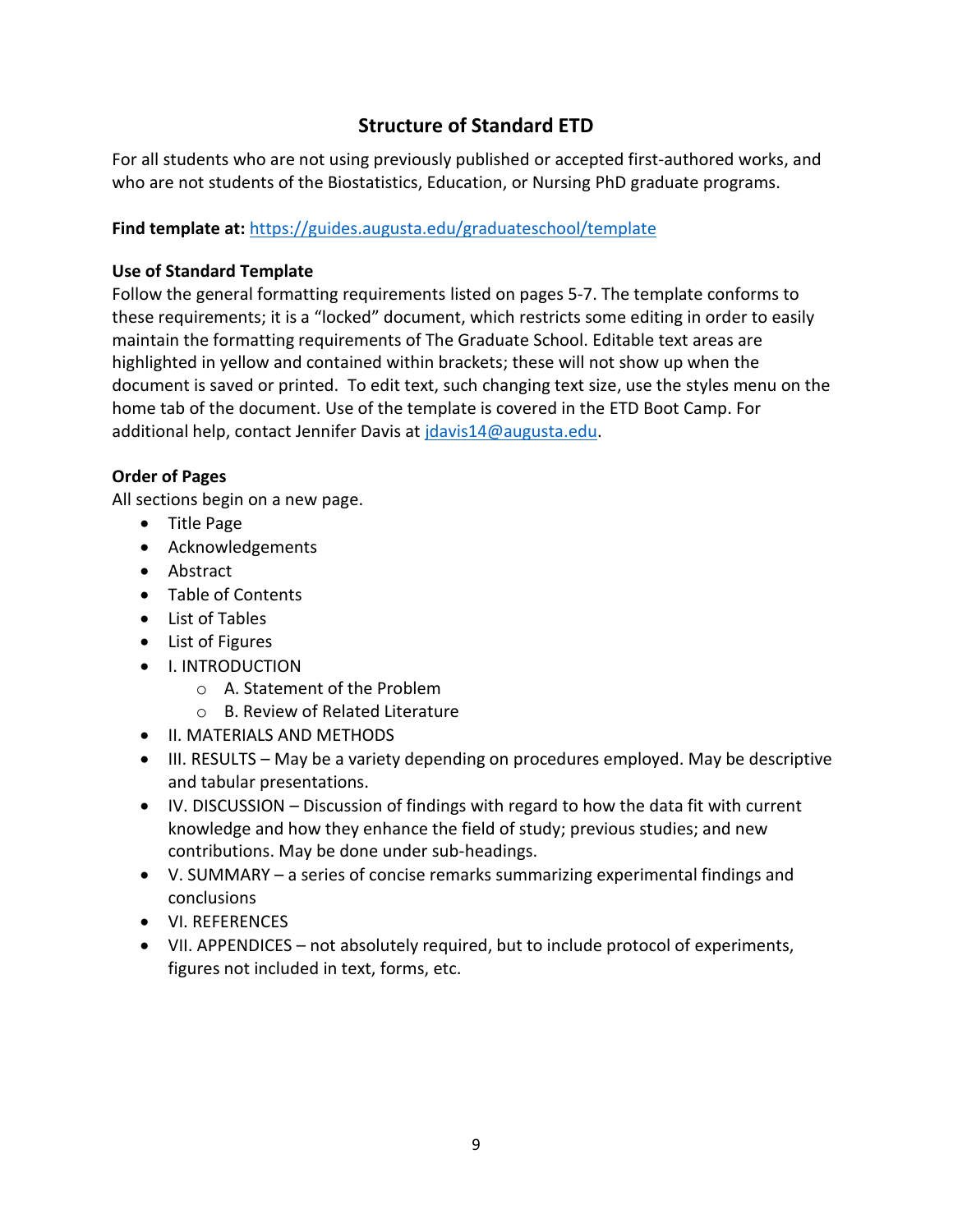#### **Examples\* (openly accessible dissertations):**

- Angara, K. P. (2018). CXCR2 expressing tumor cells drive vascular mimicry in anti-angiogenic therapy resistant glioblastoma [Doctoral dissertation]. Theses and Dissertations, Augusta University. *Scholarly Commons*. Retrieved from <http://hdl.handle.net/10675.2/621867>
- Zhao, K. (2018). Anterograde and retrograde regulation of neuromuscular junction formation and aging [Doctoral dissertation]. Theses and Dissertations, Augusta University. *Scholarly Commons*. Retrieved from<http://hdl.handle.net/10675.2/621940>

*\*In no instance should another thesis/dissertation be used solely as a guide for the style and format of a manuscript. Students are to follow the general guidelines listed on pages 5-7 as well as the guidelines specific towards the Standard ETD template listed above on page 9.*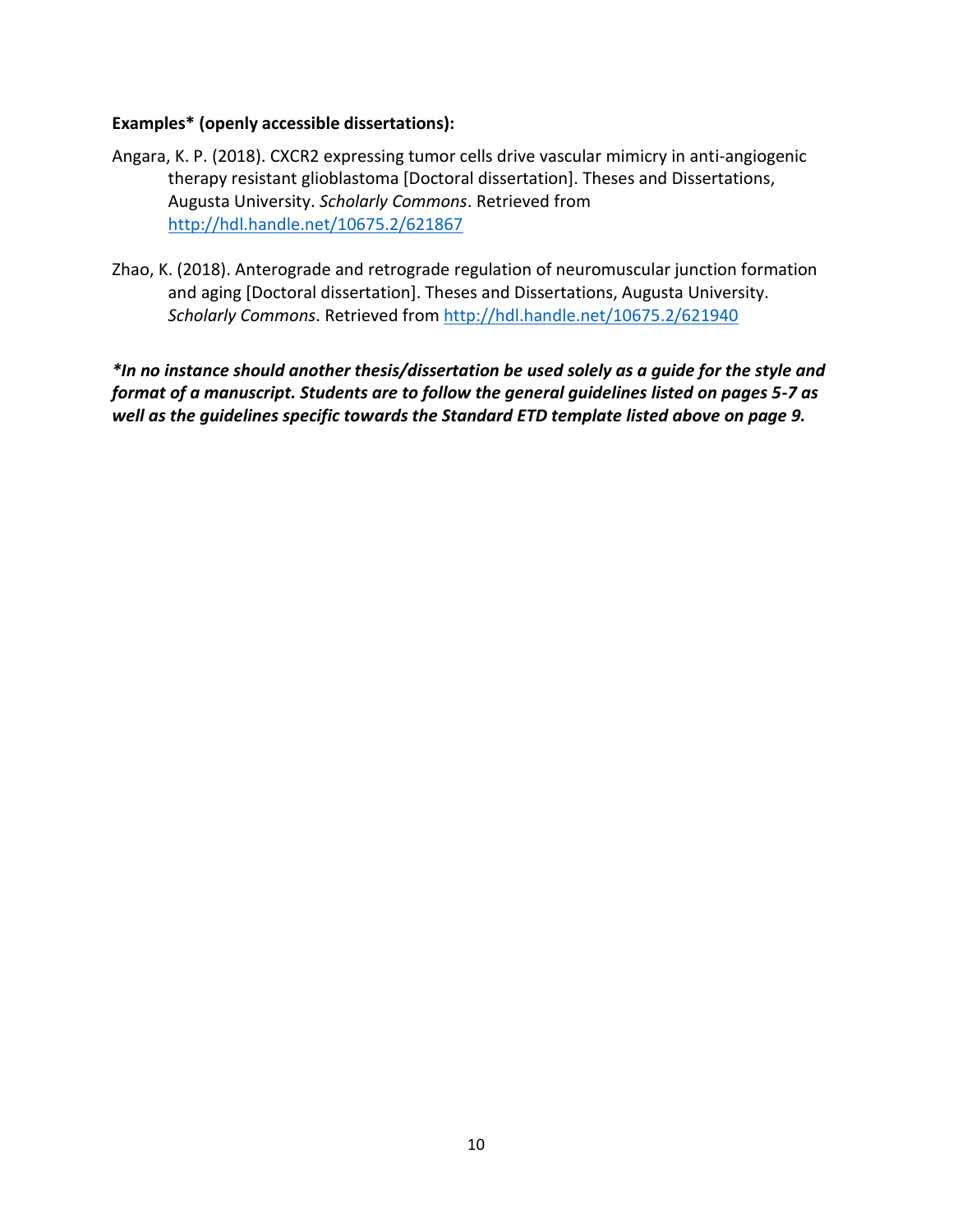## **Structure of Alternative ETD**

For students who are using previously published or accepted first-authored works, and who are not students of the Biostatistics, Education, or Nursing graduate programs. The following additional conditions must also be met for the candidate to use the alternative format:

- a) The candidate, major advisor, advisory committee, program director, and The Graduate School must all agree that the alternative structure is appropriate for the candidate.
- b) The candidate must be first author on all manuscripts bundled into the dissertation. Additional manuscripts that have been submitted for publication and are under review at the time the dissertation is submitted may be included in the manuscript format as an Unpublished Research chapter. Manuscripts that have been rejected or that have not been submitted (in preparation) cannot be included in the journal format (i.e. must conform to the traditional dissertation format). For manuscripts that have been submitted and are under review, the first authorship of the candidate must be maintained when the manuscript is published, even if it is published in a different journal than the one reviewing it at the time of dissertation preparation. Any manuscript included in the Unpublished Research chapter does not count towards the minimum 1 paper requirement for an Alternative format thesis.
- c) The candidate should be aware that s/he may be required to waive copyright claims, if these rights are held by the particular publishers of the manuscripts. In such cases, the student must obtain permission to use material in the thesis/dissertation. This is discussed further in the ETD Boot Camp and on the Library ETD guide. For additional help, contact Jennifer Davis at [jdavis14@augusta.edu.](mailto:jdavis14@augusta.edu)
- d) The number of manuscripts included in the dissertation is not fixed (although it must be at be at least 1), but the candidate's advisory committee will maintain responsibility for determining when sufficient work has been accomplished.
- **e) Should additional authors (other than the candidate and the advisor) be listed on one or more of the dissertation manuscripts, the candidate must provide a detailed summary of the work performed by these other authors**. This summary may be provided in the "Acknowledgments" section of the dissertation. Furthermore, a statement must be provided in the dissertation in which the additional authors agree (by their signatures) with the candidate's assessment of their contribution to the manuscripts. *If an additional author is another graduate student, that individual must be apprised that such work may not be employed again in another dissertation.*
- f) The structure described herein must not be modified; the dissertation must adhere to the approved alternative format. See below for specific requirements.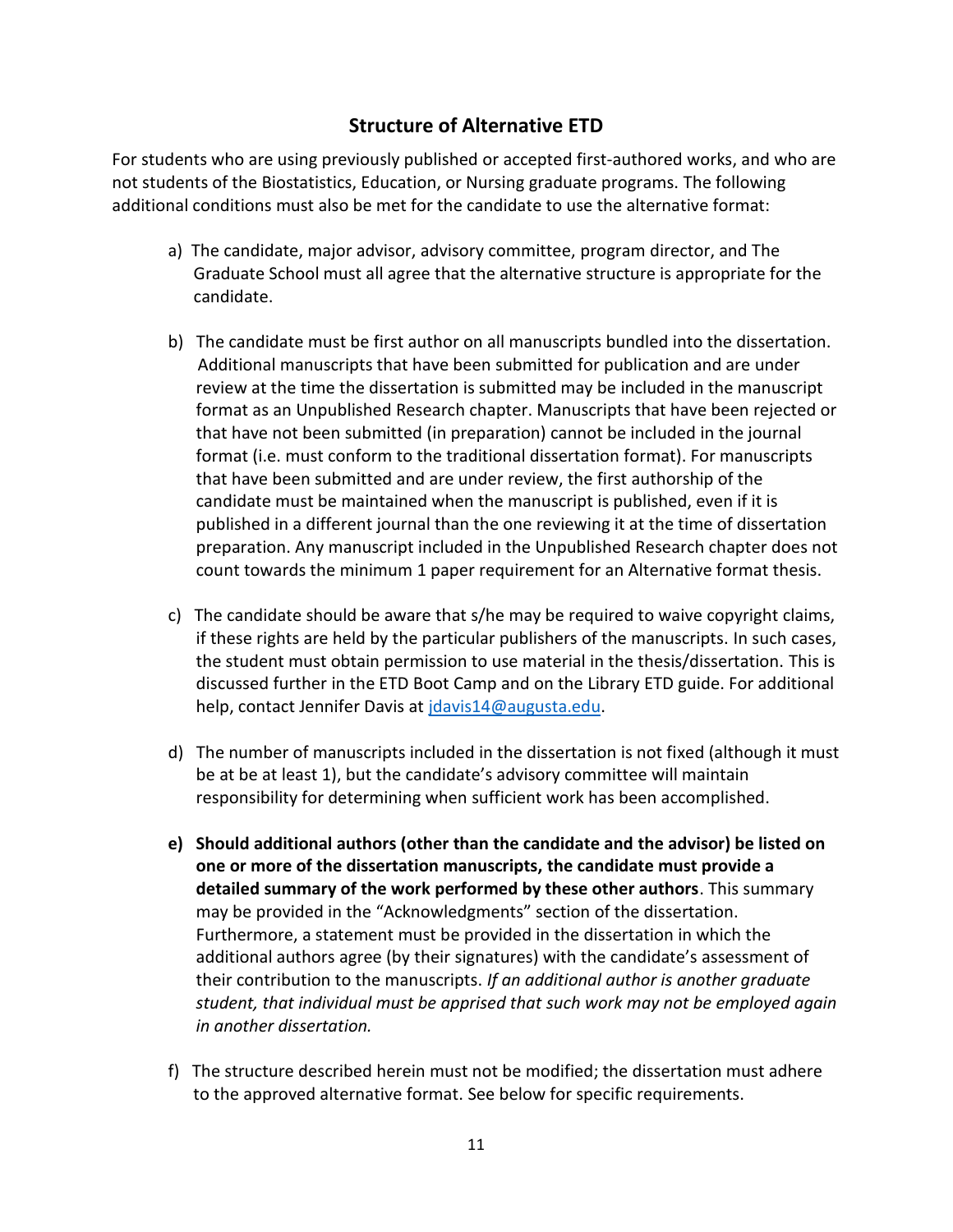g) It is recognized by the candidate and the committee that a comprehensive Introduction and Discussion that ties together all of the work presented in the dissertation must be included in an alternative format dissertation.

#### **Find template at:** <https://guides.augusta.edu/graduateschool/template>

#### **Use of Template**

Follow the general formatting requirements listed on pages 5-7. Specific formatting requirements varying from the general requirements are discussed here. The template conforms to these requirements; it is a "locked" document, which restricts some editing in order to easily maintain the formatting requirements of The Graduate School. Editable text areas are highlighted in yellow and contained within brackets; these will not show up when the document is saved or printed. To edit text, such as changing text sizes, use the styles menu on the home tab of the document. Use of the template is covered in the ETD Boot Camp. For additional help, contact Jennifer Davis at [jdavis14@augusta.edu.](mailto:jdavis14@augusta.edu)

#### **Figures and Tables Formatting**

If using figures and tables from multiple previously published or accepted first-authored works, numbering will coincide with the manuscript number. For example, figure 4 in published manuscript 1 will be 1.4 in the thesis/dissertation, and figure 8 in published manuscript 2 will be 2.8 in the thesis/dissertation. See listed examples below.

If figures/tables from previously published or accepted first-authored works are grouped together at the end of the manuscript, do not alter this format as this could be a copyright violation. For the unpublished manuscript section of the thesis/dissertation, follow the general guidelines listed on page 7. See examples below.

As with the traditional format, all figures must be embedded within the text as close to the first mention as possible and **NOT** grouped at the ends of sections, chapters, etc.

#### **Order of Pages**

All sections begin on a new page.

- Title Page
- Acknowledgements include a detailed summary of the work performed by other authors on published or accepted manuscripts used in the thesis/dissertation, if applicable.
- Abstract
- Table of Contents Published manuscripts precede unpublished research.
- List of Tables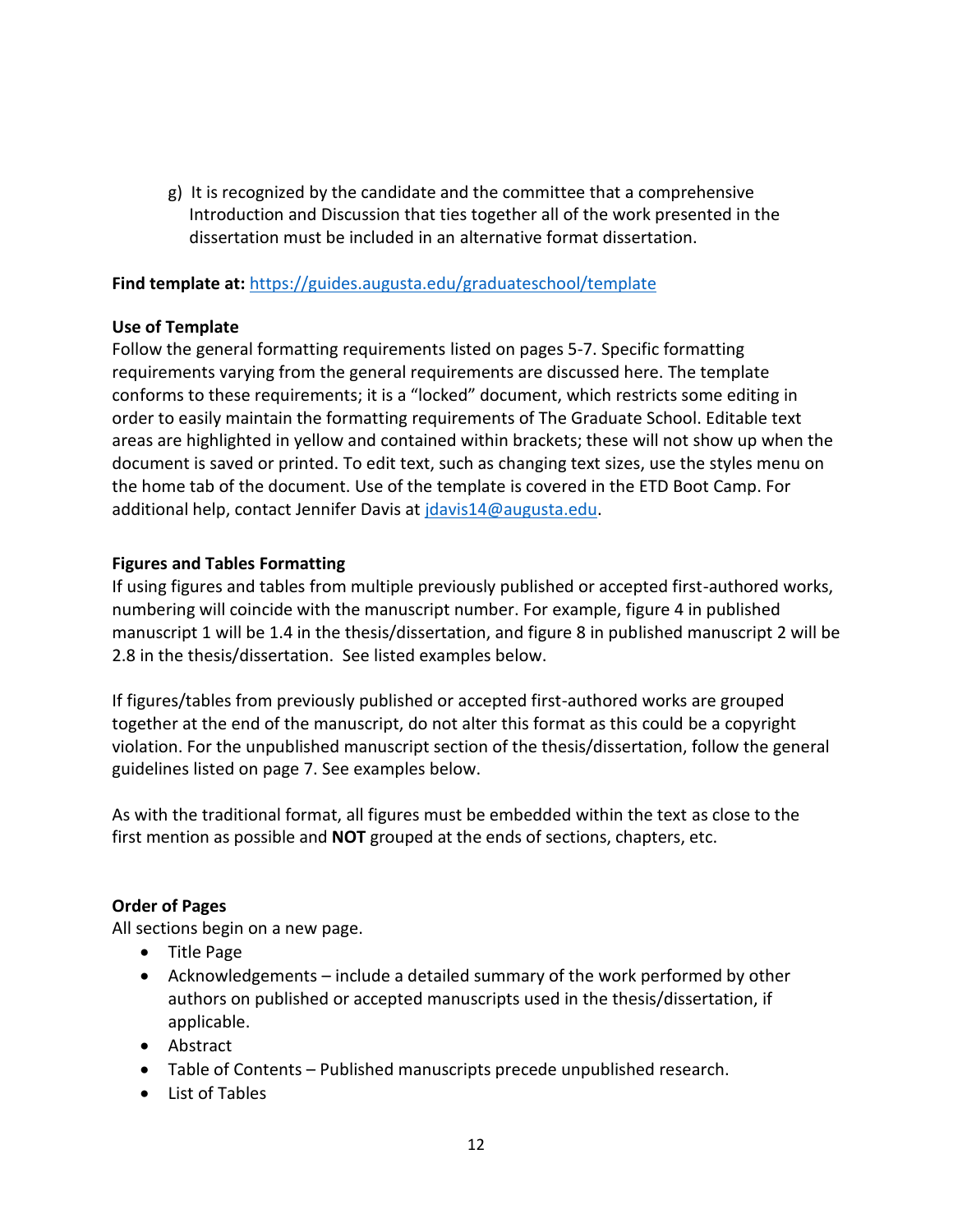- List of Figures
- **•** I. INTRODUCTION
	- o A. Statement of the problem and specific aims of the overall project.
	- $\circ$  B. Literature review and discussion of the rationale of the project. It is expected that the literature review will be more comprehensive than those presented in the included publications.
- **II. PUBLISHED MANUSCRIPTS** 
	- o A. First published manuscript
	- o B. Second published manuscript
	- o C. Third published manuscript
- III. UNPUBLISHED RESEARCH This can include manuscripts, in the journal format, that have been submitted for publication that are under review at the time of dissertation submission. Manuscripts that have been rejected or that have not been submitted (in preparation) **cannot** be included in the journal format (i.e. must conform to the traditional dissertation format).
- IV. DISCUSSION A comprehensive discussion that integrates the findings of **all** research presented in the dissertation and that identifies how the goals or specific aims of the project were attained, and how the research has answered the hypotheses put forth in the dissertation.
- V. SUMMARY a series of concise remarks summarizing experimental findings and conclusions.

VI. REFERENCES - All literature cited in the dissertation will be included here. Style should conform to selected style manual. **References included in manuscripts must be renumbered and reformatted (if needed) and included in this section. Literature Cited sections within the manuscripts should be omitted.**

 VII. APPENDICES – not absolutely required, but to include protocol of experiments, figures not included in text, forms, etc.

#### **Example\* (openly accessible dissertations):**

Hughes, J. K. (2018). Enabling assessments to better inform goal setting and treatment planning for patients with elbow, wrist, and hand impairments. [Doctoral dissertation]. Theses and Dissertations, Augusta University. *Scholarly Commons*. Retrieved from <http://hdl.handle.net/10675.2/621919>

*\*In no instance should another thesis/dissertation be used solely as a guide for the style and format of a manuscript. Students are to follow the general guidelines listed on pages 5-7 as well as the guidelines specific towards the Alternative ETD template listed above on pages 11- 13.*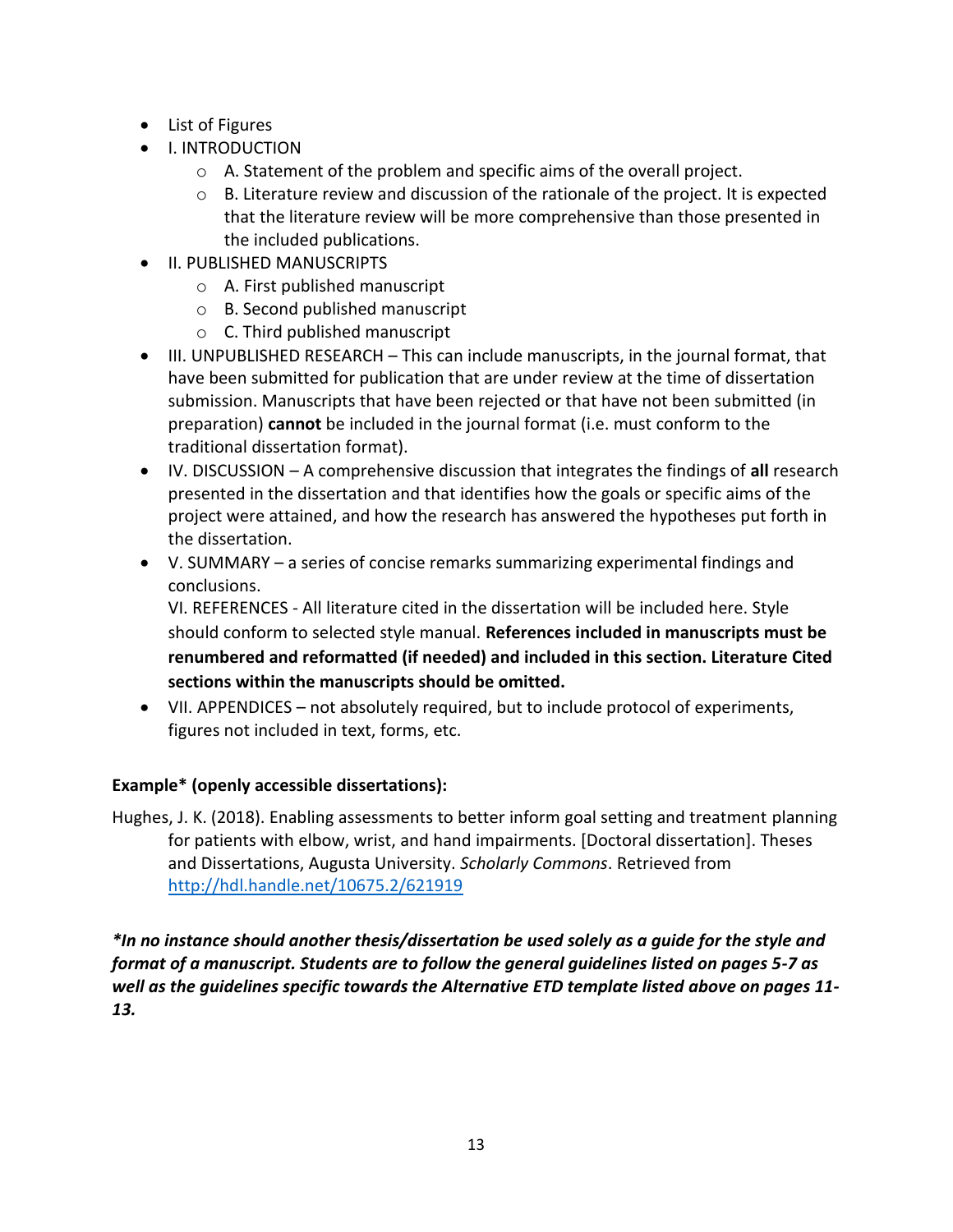#### **Structure of Biostatistics ETD**

For students in the graduate programs of the Division of Biostatistics and Data Sciences.

**Find template at:** <https://guides.augusta.edu/graduateschool/template>

## **Use of Template**

The Biostatistics template was created using LaTex to be compatible with equations. There is a zipfile folder containing all the necessary files located at the link listed above. Follow the general formatting requirements listed on pages 5-7. Specific formatting requirements varying from the general requirements are discussed here. Be sure to compile the main file at least twice in a pdf LaTex complier, such as TexShop, MikTex, etc., and also compile the Bibtex twice to ensure all contents appear in the final pdf output of the thesis/dissertation. These instructions are also listed in the zipfile folder.

## **Order of Pages**

All sections begin on a new page.

- **•** TITLE PAGE
- **ACKNOWLEDGEMENTS**
- ABSTRACT
- Table of Contents
- List of Tables
- List of Figures
- I. Introduction
- II. Literature Review Prepare your references using LaTex's bibliography template with the APA style and save it in a file. These instructions are also listed, with given examples, in the zipfile folder.
- III. Methodology
- IV. Simulation
- V. Application
- *(VI. Additional Chapters, if needed)*
- VI. Discussion and Future
- References
- Appendices not absolutely required, but to include protocol of experiments, figures not included in text, forms, etc.

## **Example\* (Access requires authenticating with JagNet ID and password):**

Lee, T. J. (2017). Mathematical and stochastic modeling of HIV immunology and epidemiology [Doctoral dissertation]. Theses and Dissertations, Augusta University. *Scholarly Commons*. Retrieved from<http://hdl.handle.net/10675.2/621523>

*\*In no instance should another thesis/dissertation be used solely as a guide for the style and format of a manuscript. Students are to follow the general guidelines listed on pages 5-7 as well as the guidelines specific towards the EdD ETD template listed on this page 14.*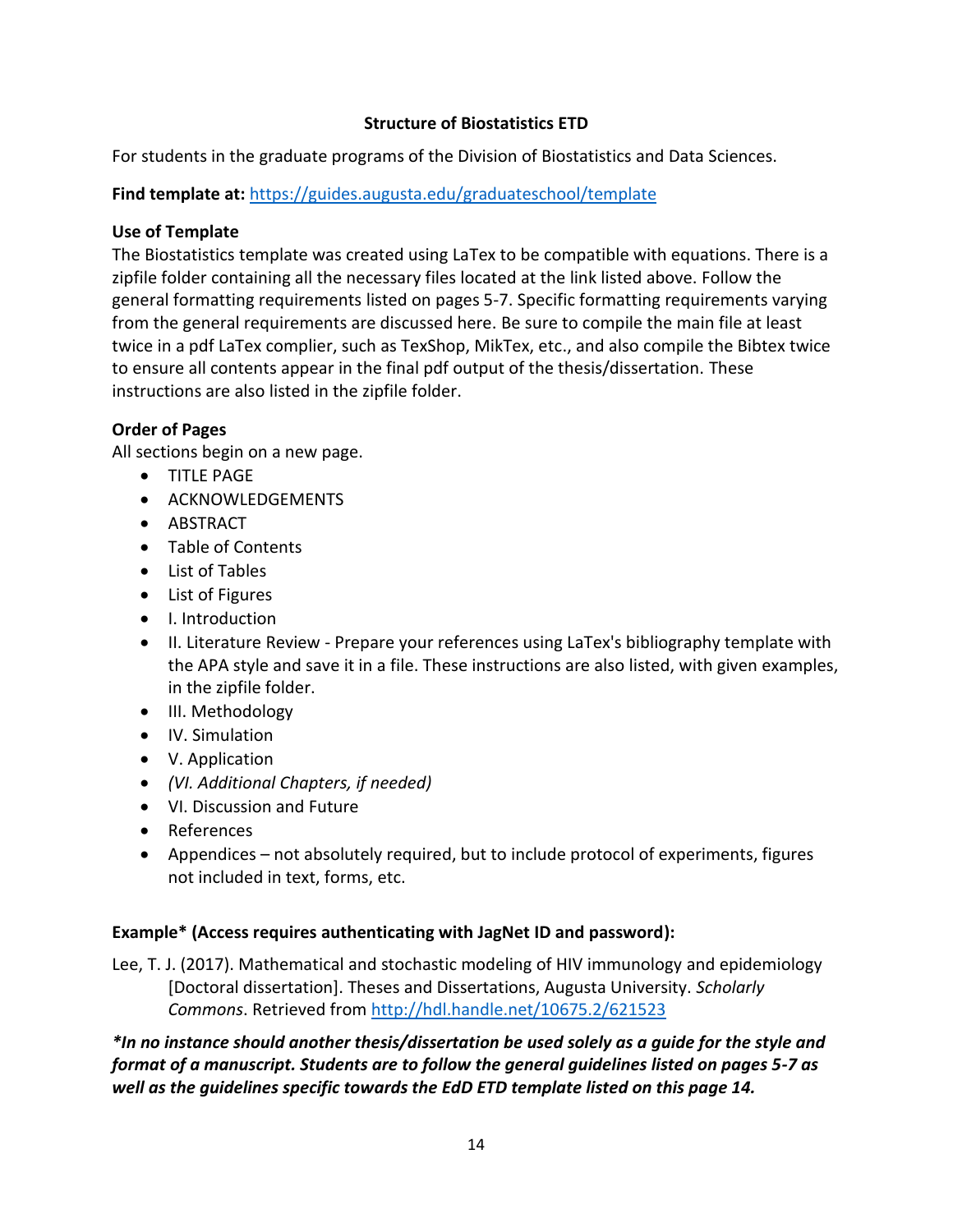#### **Structure of Education (EdD) ETD**

For students in the College of Education's Doctor of Education (EdD) in Educational Innovation program. **Each cohort student will submit a copy of the dissertation to ProQuest and their ETD Permission to Publish Form to The Graduate School.** 

**Find template at:** <https://guides.augusta.edu/graduateschool/template>

#### **Use of Template**

Follow the general formatting requirements listed on pages 5-7. Specific formatting requirements varying from the general requirements are discussed here. The template conforms to these requirements; it is a "locked" document, which restricts some editing in order to easily maintain the formatting requirements of The Graduate School. Editable text areas are highlighted in yellow and contained within brackets; these will not show up when the document is saved or printed. See below for examples. To edit text, such as bolding and size changes, use the styles menu on the home tab of the document. Use of the template is covered in the EdD ETD Boot Camp. For additional help, contact Jennifer Davis at [jdavis14@augusta.edu.](mailto:jdavis14@augusta.edu)

#### **Margins**

All pages must have margins of: 1 inch (1") at the top, left, right, and bottom

Forms, tables, questionnaires, etc. used in the preparation of the thesis/dissertation and included in the manuscript, much be designed to comply with the margin guidelines.

Landscape pages must be positioned with the heading at the left margin.

#### **Page Numbers**

All numbered pages must have page numbers at the top, right-hand corner of the page.

- The following pages **are not** numbered: title page, acknowledgement page, abstract, table of contents, list of tables, and list of figures.
- References and appendices continue the page numbering of the dissertation/thesis text.

#### **Running Head**

The Running head is an ABBREVIATED TITLE IN ALL CAPS, using no more than 50 characters. It will appear on all pages in the upper left-hand side header.

#### **Abstract**

Word count: 150-250 words. The word "Abstract" will be centered with only the first letter capitalized and with no bolded letters (e.g. Abstract). No other information, such as name or title of dissertation, is required.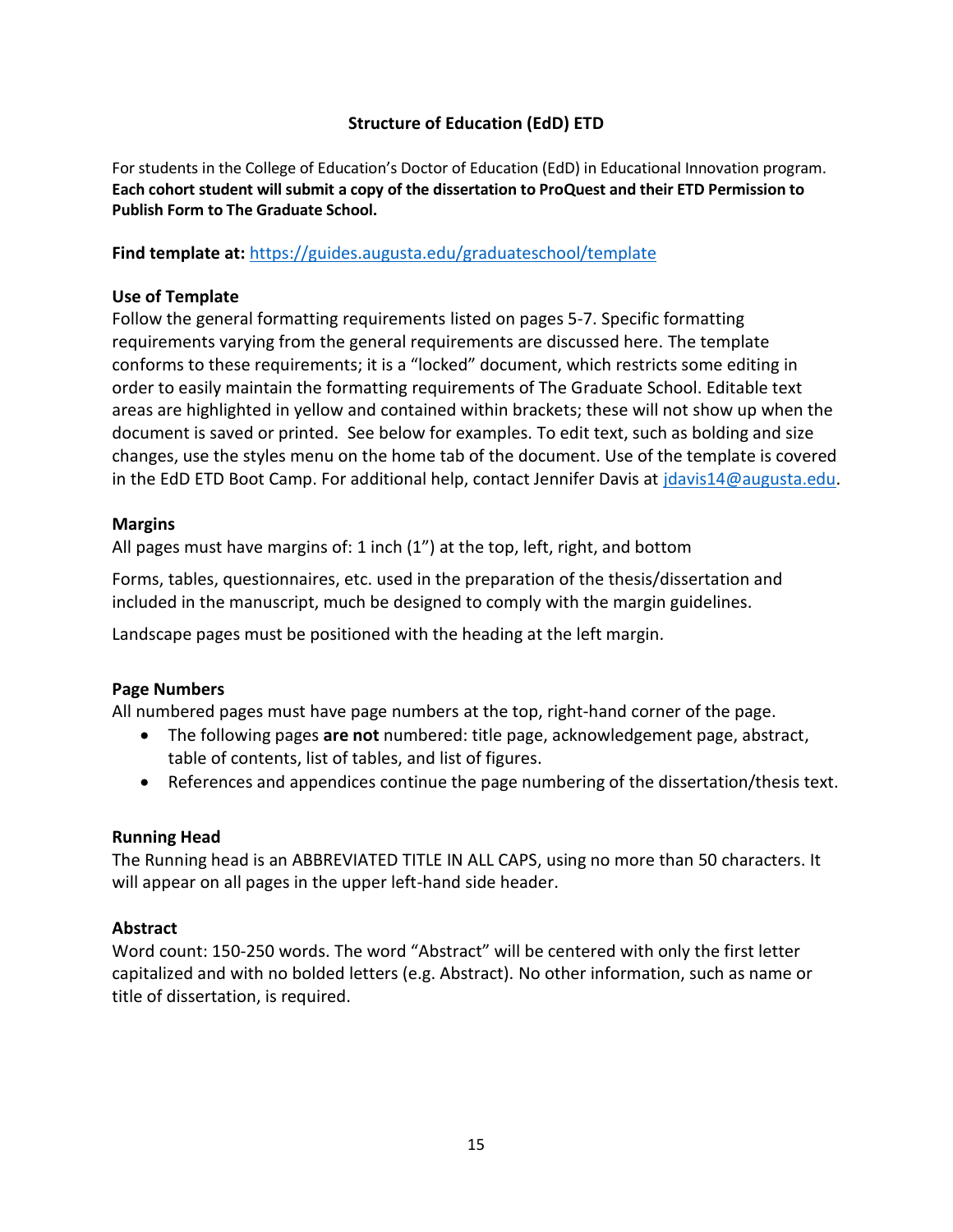#### **Order of Pages**

All sections begin on a new page.

- **•** TITLE PAGE
- Acknowledgements
- Abstract
- Table of Contents
- List of Tables
- List of Figures
- Chapter 1
- Chapter 2
- Chapter 3…(additional chapters follow)
- References
- Appendices not absolutely required, but to include protocol of experiments, figures not included in text, forms, etc.

#### **Example\* (Access requires authenticating with JagNet ID and password):**

Callan, R. S. (2018). Investigating student and faculty perspectives related to predictors of success: BSN curriculum and NCLEX\_RN outcomes [Doctoral dissertation]. Theses and Dissertations, Augusta University. *Scholarly Commons*. Retrieved from http://hdl.handle.net/10675.2/621824

*\*In no instance should another thesis/dissertation be used solely as a guide for the style and format of a manuscript. Students are to follow the general guidelines listed on pages 5-7 as well as the guidelines specific towards the EdD ETD template listed above on pages 15-16.*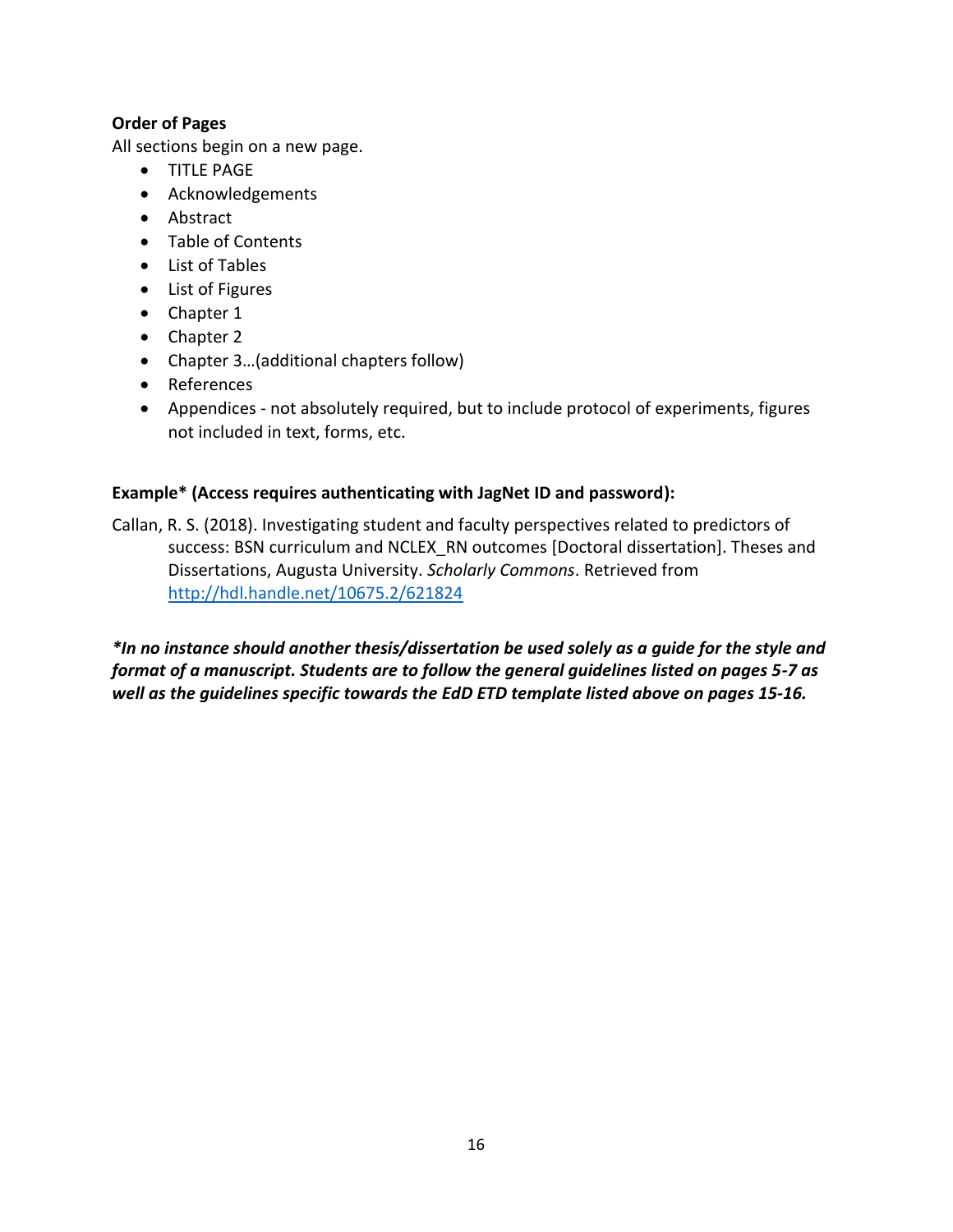#### **Structure of Nursing (PhD) ETD**

For students in the College of Nursing's Research Doctorate (PhD) program.

**Find template at:** <https://guides.augusta.edu/graduateschool/template>

#### **Use of Template**

Follow the general formatting requirements listed on pages 5-7. Specific formatting requirements varying from the general requirements are discussed here. The template conforms to these requirements. Use of the template is covered in the ETD Boot Camp. For additional help, contact Jennifer Davis at [jdavis14@augusta.edu](mailto:jdavis14@augusta.edu) or Chelsey Lemons, Research Associate, Center for Nursing Research, at [clemons@augusta.edu.](mailto:clemons@augusta.edu)

#### **Abstract**

The word "Abstract" will be centered with only the first letter capitalized and with no bolded letters (e.g. Abstract). Following the word "Abstract" is:

STUDENT'S FULL NAME IN ALL UPPERCASE Title of thesis/dissertation in upper and lower case (Under the direction of NAME OF MAJOR ADVISOR IN ALL UPPERCASE)

This is typed single-spaced, and **not** indented. The text of abstract then begins three lines after the title, and is double-spaced.

## **Order of Pages**

All sections begin on a new page.

- Title Page
- Acknowledgements
- Abstract
- Table of Contents
- List of Tables
- List of Figures
- Chapter 1: Introduction
	- o Background
	- o Statement of the Problem…(additional subheadings follow)
- Chapter 2: Review of the Literature…(additional subheadings follow)
- Chapter 3: Methods…(additional subheadings follow)
- Chapter 4: Results…(additional subheadings follow)
- Chapter 5: Discussion…(additional subheadings follow)
- References
- Appendices not absolutely required, but to include protocol of experiments, figures not included in text, forms, etc.